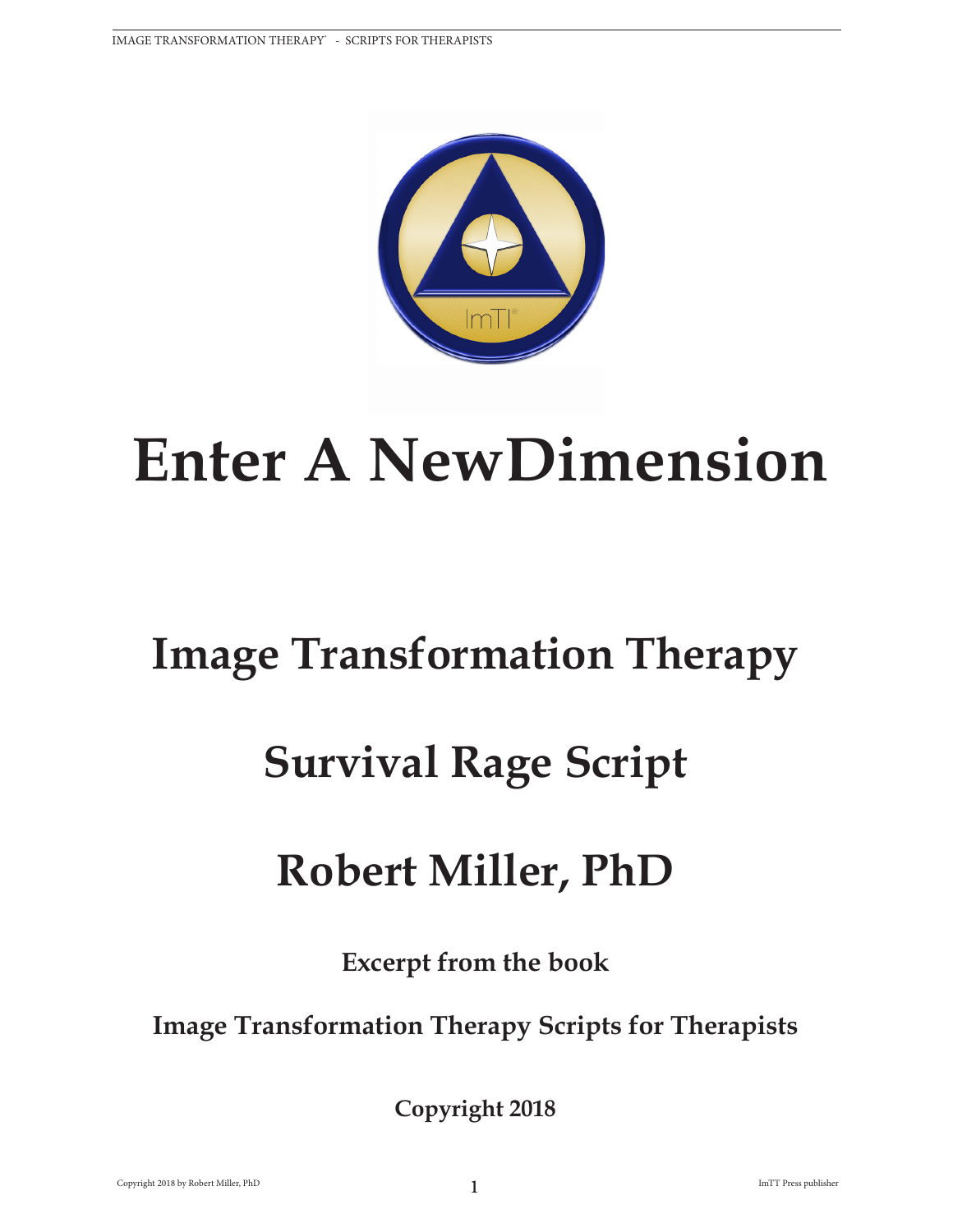**It is clear from people's behaviors concerning our current national conflict that people are reacting with Survival Rage. We feel endangered because of the power plays, lies, cheating, and lack of good faith by people whose only concern is winning and staying in power. Our survival rage and urge to fight is a natural reaction to this threat.**

**The challenge is to be able to constructively use this energy. Because of the intensity of the survival rage, suppressing the intense feelings can cause despair, depression, and various psychosomatic problems. The solution is two-fold. The first step is to release the overly intense built-up reaction so that the person can think clearly and do the second step. The second step is to take action. Take action so that the survival rage that will continue to be activated can be channeled into constructive creative behavior.**

**As one of my actions, I am offering for free the script for releasing survival rage. Use it, copy it, and send it to whomever you think would benefit. To get a PDF file to forward, go to www.imttherapy.com and click on the "more" button.**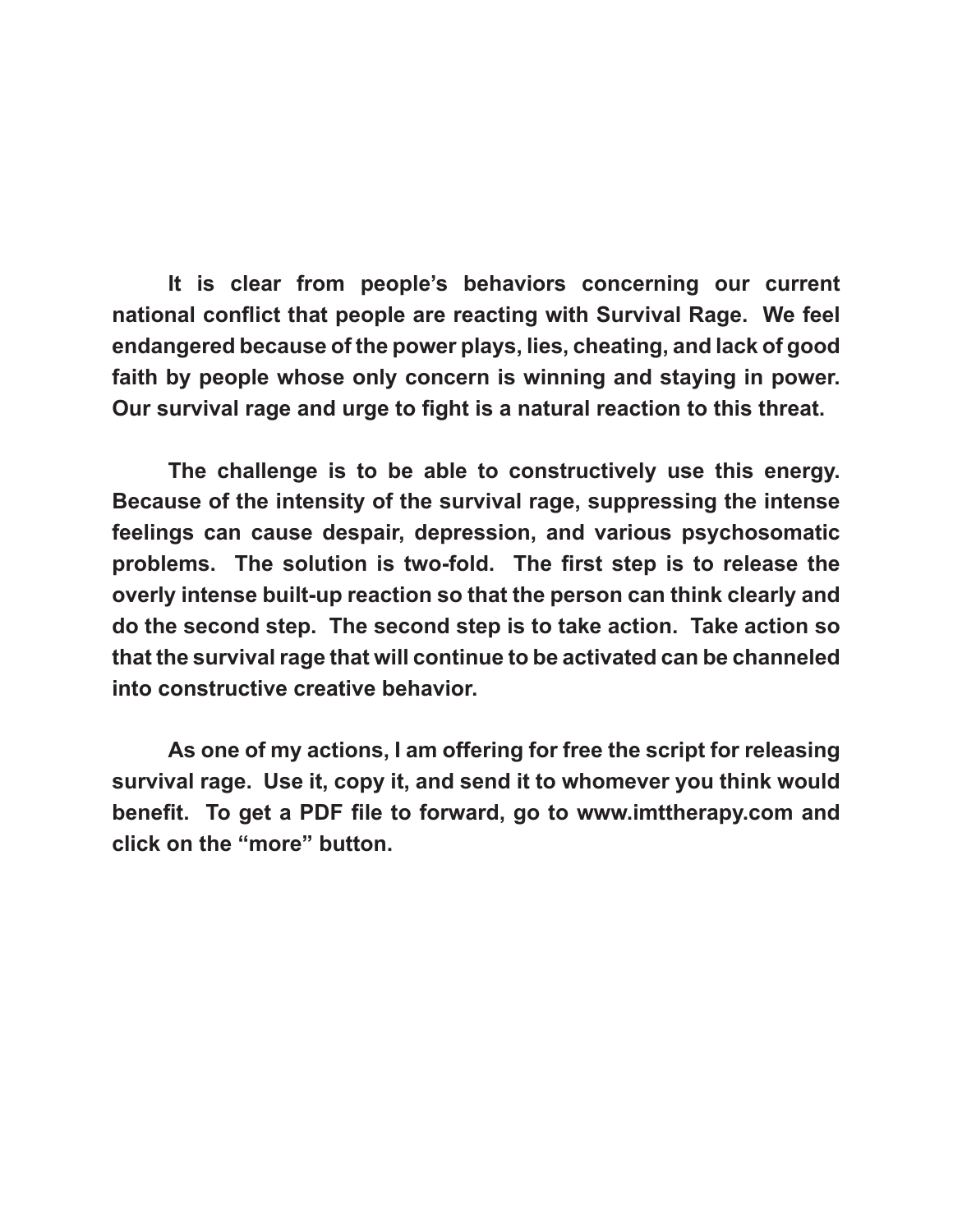#### **Survival Rage**

Survival rage is a Primary Psychological Reaction (PPR) that energizes the "fight" response when a person's safety is endangered. Because Survival rage is a PPR, there is no underlying feeling to be released. Rather, survival rage is directly released in the same manner as pain and terror are released.

Survival rage differs from anger in its purpose. The purpose of survival rage is survival; the purpose of anger is to maintain relationships but alter them by setting boundaries and communicating.

The release protocol of survival rage differs from the other PPRs because survival rage is more intense than other PPRs. Instead of asking the client where he senses the color of the survival rage feeling on the body, survival rage is released first from the feet and then from the rest of the body. Also the color is not visualized as color particles but, rather, as a flow of that color leaving the body. Because the survival rage feeling is more intense than other PPRs, its release often takes longer. People usually experience a sense of deflation as the feeling releases. Once the feeling has been released from the feet as much as possible, the client can be guided through the normal pattern of release beginning from the head.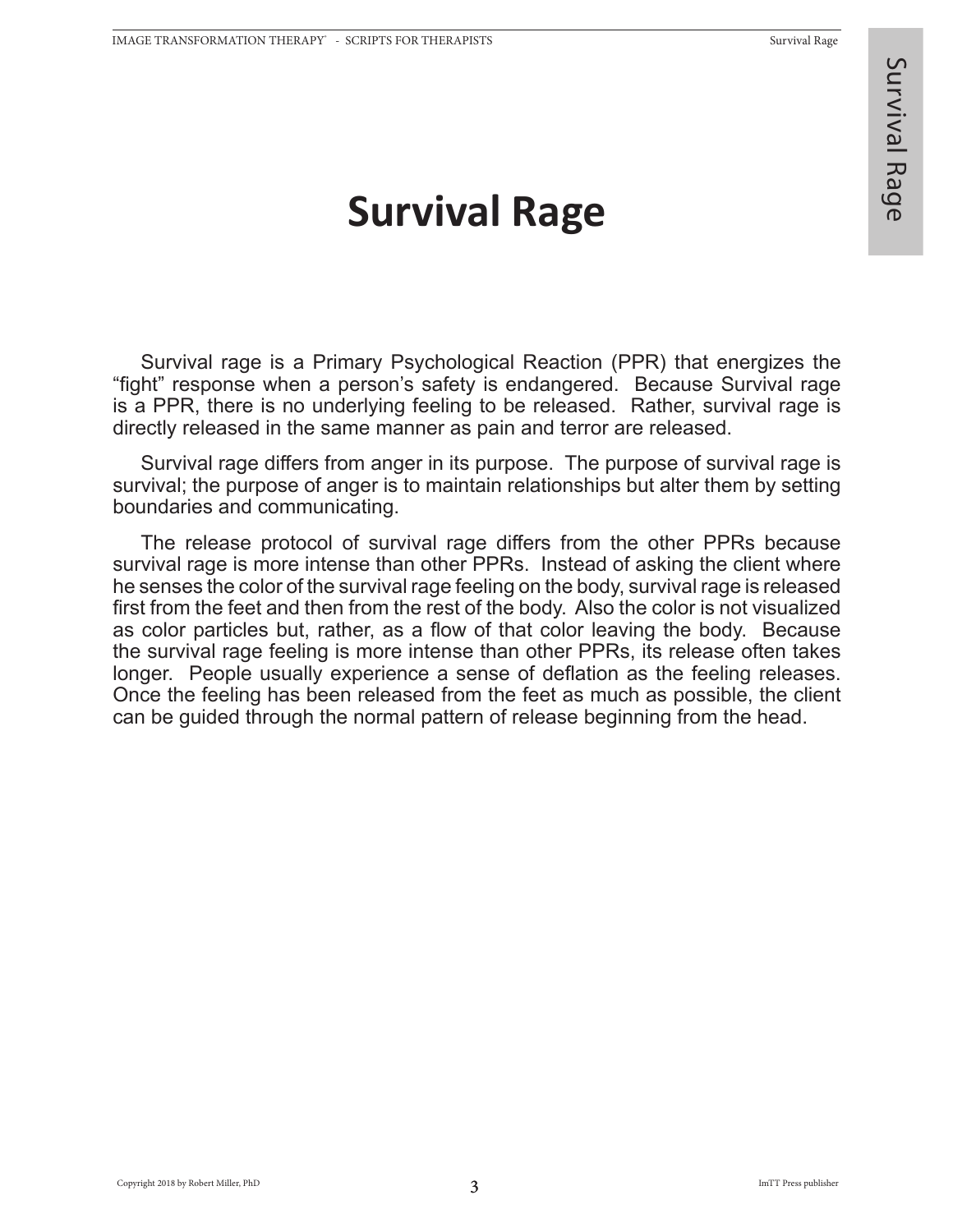#### **Script for Releasing Survival Rage**

**Script:** *What you appear to be experiencing now is survival rage. You can probably*  feel how incredibly intense it is. The problem with getting triggered into survival *rage is that you're really not in control. You can't think right when the rage is that intense. So what we're going to do is release the feeling so that you're in better control of your life. Does that sound like a good idea to you?* 

- *1. What color is the rage?*
- *2. From now on, I don't want you to think of anything but the color. Forget everything else. Just focus on the color, okay?*
- *3. Now take a breath and visualize the* [state color] *flowing down your body and flowing out your feet. Take as much time as you need. Just see the* [state color] *flowing down your body and out your feet.*
- *4.* [Do not release the color from the rest of the body until the person indicates that there has been a significant reduction of intensity of feeling.]
- *5. Breathe into the center of your brain and see the* [state color] *flow out the center of your forehead.*
- *6. Breathe into the center of your brain and see the* [state color] *flow out your eyes.*
- *7. Breathe into your chest and see the* [state color] *flow down your arms and out the palms of your open hands.*
- *8. See your spine as being composed of guitar strings that go from the bottom of your spine to the top of your head. Breathe into the guitar strings; and as you breathe out, release the tension on the guitar strings and see the* [state color] *radiate out in all directions as you release the tension on the lower guitar strings.*
- *9. See the* [state color] *radiate out in all directions as you release the tension on the middle guitar strings.*
- *10. See the* [state color] *radiate out in all directions as you release the tension on the upper guitar strings.*
- *11. Breathe into your abdomen and see the* [state color] *flow out your navel area.*
- *12. Breathe into your abdomen and see the* [state color] *flow down your legs and out the bottoms of your feet.*
- *13. See a spot 6 inches below your feet, between your feet…breathe into that spot…and see the* [state color] *drain down your body, go through the spot, and be absorbed into the earth… see the* [state color] *drain down your body, go through that spot, and be absorbed…absorbed…absorbed into the earth.*
- *14. Place your feet flat against the floor. See a six-inch sphere 18 inches beneath your feet. Breathe into the sphere...breathe into the sphere and see the [state color] flow out the sphere…see the* [state color] *flowing out the sphere.*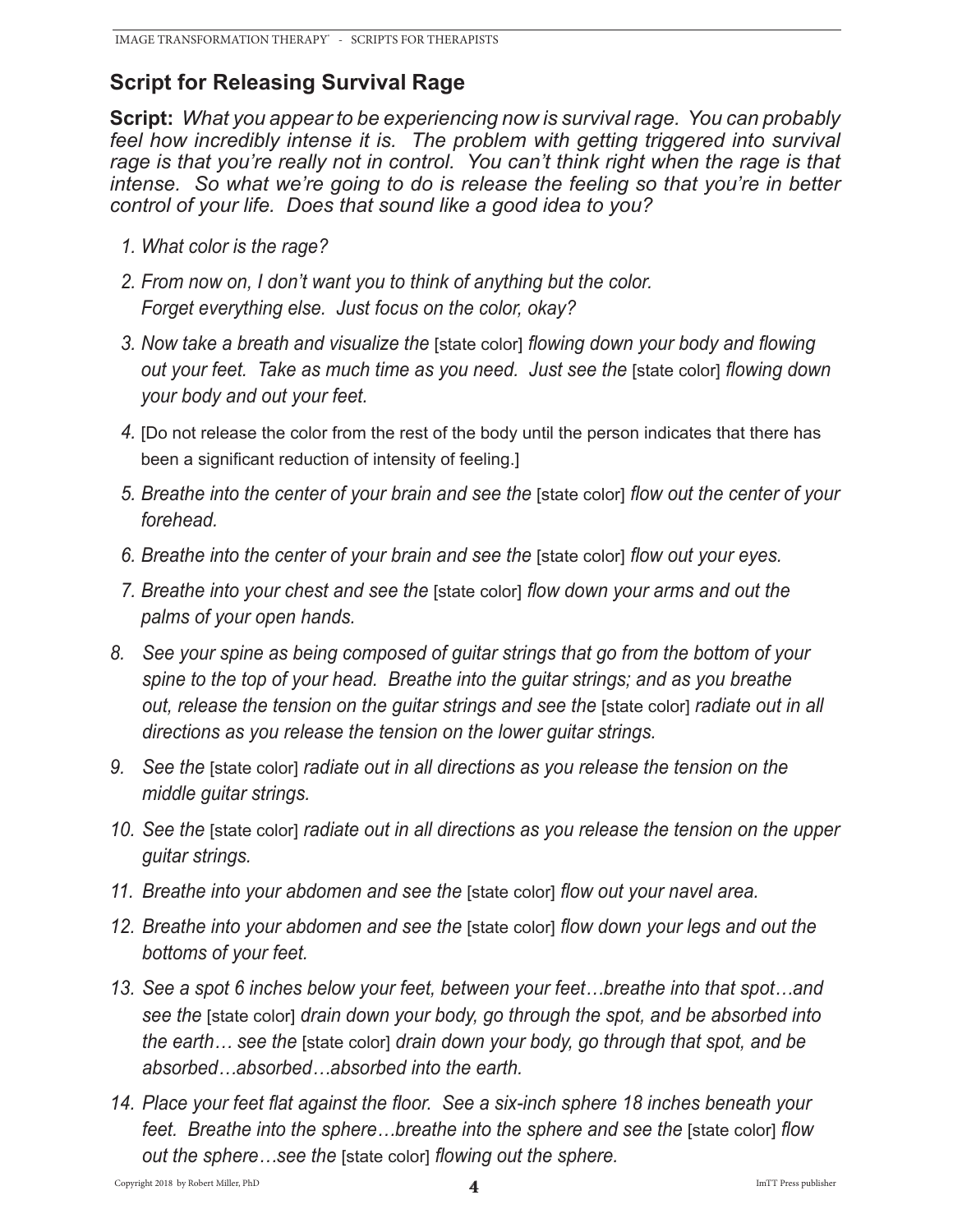- **15. Breathe into your diaphragm...breathe into your diaphragm and see the [state color]** *flow out your diaphragm...see the* [state color] *flowing out of your diaphragm.*
- 16. Breathe into your heart...breathe into your heart and see the [state color] flow out your *heart...see the* [state color] *flowing out your heart.*
- *17. Breathe into the depths of your heart…breathe into the deep, deep depths of your heart and release the [state color] from the depths of your heart... see the [state color] releasing from the deep depths of your heart.*
- 18. Breathe into your throat...breathe into your throat and see the [state color] flow out *your throat…see the* [state color] *flowing out your throat.*
- 19. Breathe into your voice...breathe into the depths of your voice and see the [state color] *flow from your voice…see the* [state color] *flowing from the deep depths of your voice.*
- *20. Breathe into the right side of your brain...breathe into the right side of your brain and see the* [state color] *flow out the right side of your brain...see the* [state color] *flowing out the right side of your brain.*
- *21. Breathe into the left side of your brain...breathe into the left side of your brain and see the* [state color] *flow out the left side of your brain...see the* [state color] *flowing out the left side of your brain.*
- *22. Breathe into the front of your brain...breathe into the front of your brain and see the*  [state color] *flow out the front of your brain...see the* [state color] *flowing out the front of your brain.*
- *23. Breathe into the back of your brain...breathe into the back of your brain and see the*  [state color] *flow out the back of your brain...see the* [state color] *flowing out the back of your brain.*
- *24. Breathe into the center of your brain...breathe into the center of your brain and see the* [state color] *radiate out in all directions from the center of your brain...see the* [state color] *releasing, radiating out in all directions from the center of your brain.*
- *25. Breathe into your mind…breathe into the deep depths of your mind and see the* [state color] *release from your mind…see the* [state color] *flowing out from the deep depths of your mind.*
- *26. Breathe into the core of your self… breathe into what you think of as the core of your self and see the* [state color] *flow out from the core of your self...see the* [state color] *flowing out from the deep core of your self.*